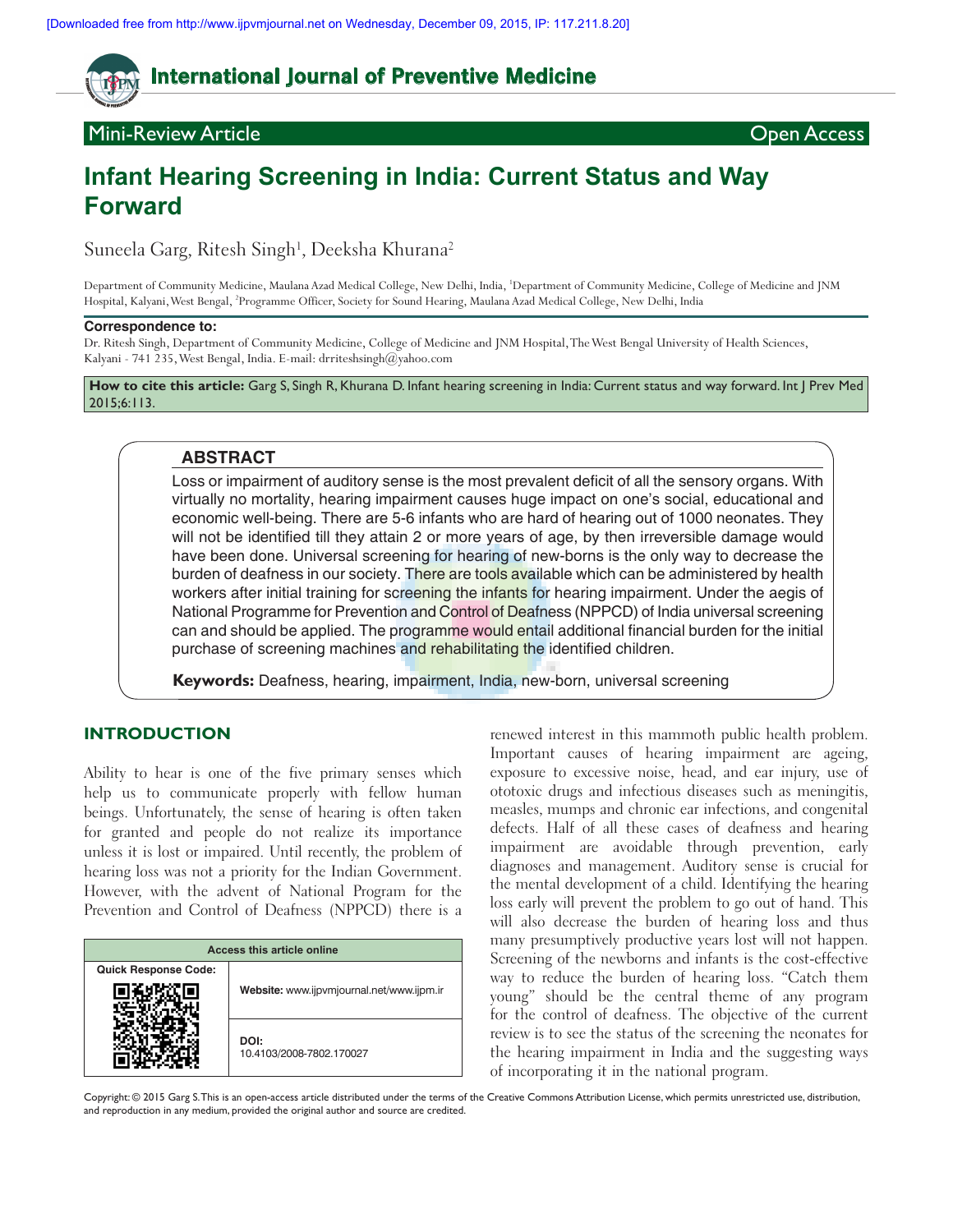#### *International Journal of Preventive Medicine* 2015, 6:113 http://www.ijpvmjournal.net/content/6/1/113

Globally, hearing loss is the most common sensory deficit in human beings. Hearing impairment can range from slight to profound.<sup>[1]</sup> Moderate to profound hearing loss is disabling conditions which affects 360 million people worldwide, according to the 2012 estimates of the World Health Organization.<sup>[2]</sup> Hearing loss is the second most common cause of years lived with disability (YLD) accounting for 4.7% of the total YLD.<sup>[3]</sup> The much-referred prevalence data for India put 6.3% of Indians suffering from significant auditory loss.[4] Rural areas have a high prevalence of hearing loss than urban areas.<sup>[5]</sup> As per 58<sup>th</sup> round of National Sample Survey Organization survey in 2002, currently there are 291 persons per 100,000 population who are suffering from severe to profound hearing loss. Of these, a large percentage is children between the ages of 0–14 years. The survey results revealed that about 7% of people have a congenital hearing loss.<sup>[6]</sup>

The deafness acquired in childhood has an enormous impact on the social, economic, and productive life of an individual. At the same time, there is a huge gap in human resources in health care to meet this health challenge. The Government of India has retained primary health care (PHC) as the strategy of choice for the provision and implementation of prevention of deafness. The Union Government initiated the NPPCD in 2006.[7] Initially started as a pilot project in 25 districts in 10 states and 1 union territory, it has been scaled up to cover 203 districts in all states and union territories of the country. The program was launched with the long-term objective of reducing the total disease burden of hearing impairment and deafness by 25% at the end of the eleventh 5‑year plan (2007–2012). The program has been merged with the ambitious National Rural Health Mission, an umbrella program, both at the state and district levels. The major components of the program are capacity building and manpower development, wherein each level of health care provider is sensitized to the hearing and ear care, ear health promotion and prevention where the grassroots workers and health personnel delivers information, education and communication (IEC) messages on a continuous basis to community members, early detection of ear problems and management by house-to-house surveys to ascertain hearing problems in all age groups by the Anganwadi Workers and Accredited Social Health Activists, organizing community screening camps regularly at PHC/Community Health Centers/ district level to screen the population for deafness and hearing impairment, referral of complicated cases to state medical colleges, rehabilitation and hearing aid provision. A proper system of monitoring and supervision is in place to constantly evaluate the program with predefined indicators.

## **HEARING LOSS IN WORLD AND INDIA**

By screening, the disease is identified earlier than its usual time of diagnosis. Neonates and infants are not routinely screened for any specific disease in India because of the pressing need to control the infectious causes and deaths due to it. Though, India as a country has been successful in lowering mortality rates, the burden of disability has not come down, in fact, it has risen down the years.[8] Many disabilities can be avoided if we have a proper screening program.

Out of every 1000 children born in India, there may be 5–6 such children who cannot hear properly.[9] Because there are no visual indicators, most hearing‑impaired children who are not screened at birth are not identified until between  $1\frac{1}{2}$  and 3 years of age, which is well beyond the critical period for healthy speech and language development. However, with the help of newborn hearing screening, a hearing‑impaired child can be identified and treated early. In such a case, the child will most likely develop language, speech, and social skills comparable to his or her normal-hearing peers, and thus avoid a lifetime of hearing-loss related disabilities. There has never been any attempt to screen the neonates or infants for hearing defects in large scale in India. The Department of Prevention of Communication Disorders of All India Institute of Speech and Hearing (AIISH) located in the Southern India, conducts infant screening for hearing disorder on regular basis in different hospitals attached to it using Behavioral Observational Audiometry, Otoacoustic Emissions (OAE) screening, and administering High Risk Register (HRR). In the year 2009–2010, a total of 12416 newborns in 10 hospitals associated with AIISH were screened for hearing disorder. Of them, 1010 infants were referred for further check-up.<sup>[10]</sup> The following paragraphs deals with various issues related to the hearing screening of infants in India.

# **Time of screening**

The formula followed in USA is 1-3-6, that is, screen newborn before 1‑month of age, confirm the diagnosis of hearing loss and fit hearing aid before 3 months, and enroll the child for early intervention before 6 months of age.[11] The similar formula can be followed in India with screening of every child delivered in a health center before discharging the mother and child.

# **Screening techniques**

The auditory function can be either peripheral (cochlear) or central (brainstem). The available techniques can differentiate the two. No single test can detect all failure patterns in the auditory system. Thus, use of two tests for the screening of newborns for deafness is recommended. Sequential (two stage) testing can be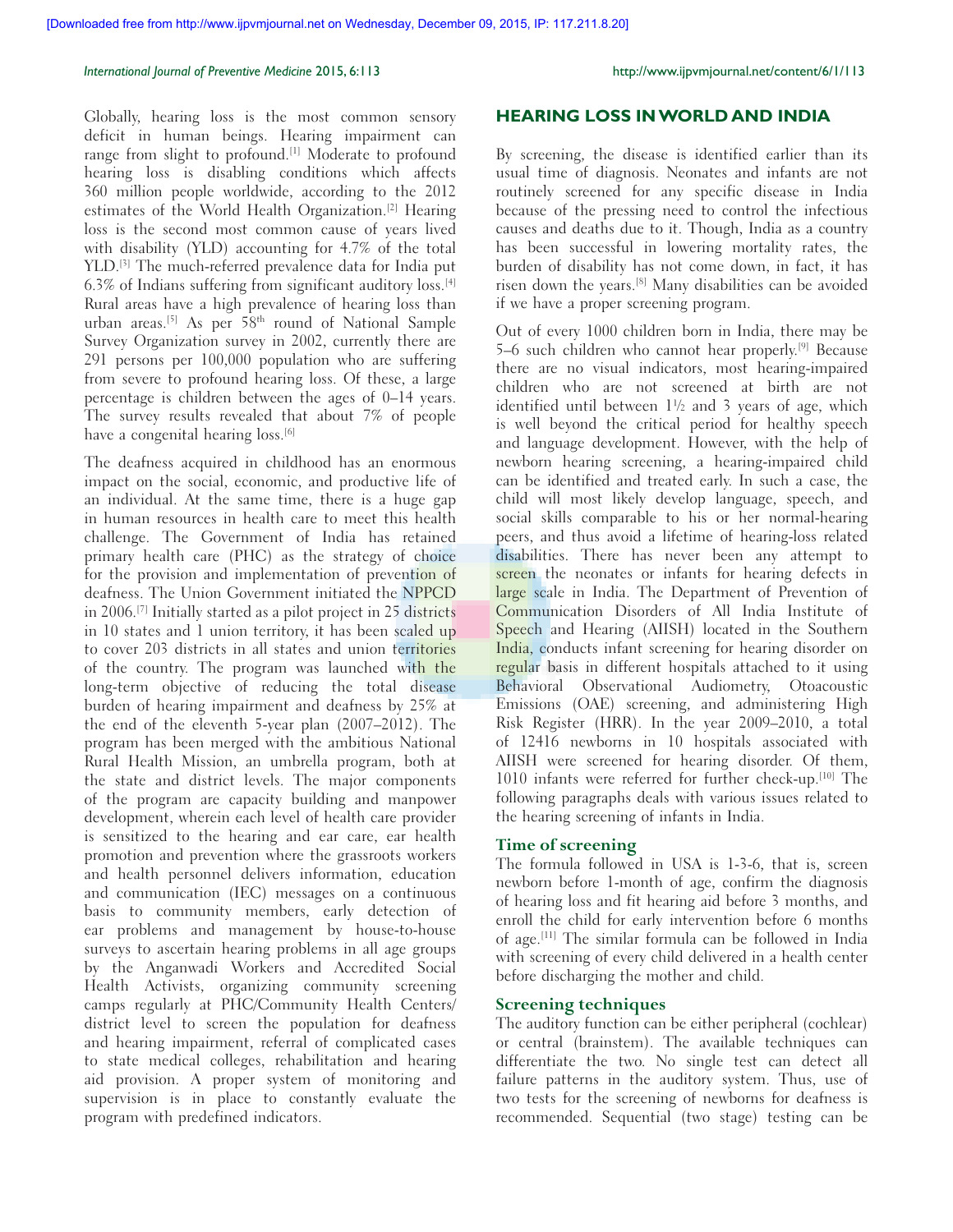### *International Journal of Preventive Medicine* 2015, 6:113 http://www.ijpvmjournal.net/content/6/1/113

done to detect hearing impairment. A less expensive, less invasive procedure (OAE) is performed first, and those who screen positive are recalled for further testing with a more expensive, more invasive test Auditory Brainstem Response (ABR) which may have greater sensitivity and specificity. Two phase screening using two different electrophysiological measures, OAE and ABR allows detection of various failure patterns and provides more complete information about the auditory function.[12] OAE measures whether parts of the ear respond properly to sound. During the test, a plastic probe containing both a transmitter and a microphone is inserted into the infant's ear. The transmitter sends sounds down into the inner ear, and the microphone picks up the vibrations the hair cells make in response. In normal-hearing persons, the ear "echoes" sounds, and this "echo" can be detected by the OAE machine. Since the probe of the OAE machine which is very soft and comes in different sizes, is placed just inside the ear canal of the infant it does not cause any discomfort in the child.

# **Behavioral screening method**

Behavioral techniques to detect hearing loss usually give correct result in infants more than 6 months of age. These tests relying on operant conditioning involves testing an infant's response to specific tones projected within a sound-proof room from different directions. When performed correctly, these tests can yield accurate audiometric thresholds in children as young as 6 months of age who have normal neurologic development. However, in younger infants and in those who have a developmental delay or certain physical disabilities, behavioral tests of any type are unreliable and have a low specificity.<sup>[13]</sup> The behavioral technique for hearing has a sensitivity value of 66.7%, specificity value of 86.9%, positive predictive and negative predictive values of 5.6% and 99.6%, respectively compared to evoked OAE test.[14] The major advantage of the later behavioral test is identification of later onset or progressive hearing impairment.[15]

# **RECOMMENDATION**

The screening program can be started initially in the districts where the national program (NPPCD) has been initiated. Gradually, the program should cover the whole country. The infrastructure already developed under the program can be utilized for the screening. It will not create an additional financial burden on the system except the cost of OAE/ABR machines provision of which is already envisaged under NPPCD. Use of IEC materials developed by NPPCD and by Society for Sound Hearing (an agency for the hearing care of masses) should be judiciously used. Properly designed epidemiological studies should be performed to understand the burden, risk factors, knowledge, and

practices regarding the infant hearing loss. These studies will help in fine-tuning the program. Mechanisms should be developed for communicating results of follow-up activities with the parents/guardians and the child's physician, audiologist, and speech therapist. The program managers should identify, develop, and disseminate IEC materials regarding effective hearing screening programs to the community.

Each district hospital can be made the nodal center where data are collated. Critical performance data, including number of infants born; the proportion of all infants screened; the referral rate; the follow‑up rate; the false‑positive and false‑negative rate should be collected in a timely manner.

Many times a new-born does not present with hearing loss at the time of birth. Hearing loss may manifest at a later stage. These children should be re‑screened periodically. Since screening every normal-hearing infant every 3–6 months may not feasible, infants who are at risk of developing hearing loss should be screened every 3 months for hearing. Some of the high-risk infants are, mother infected with rubella or cytomegalovirus during pregnancy, bacterial meningitis in the infant, and head injury. A HRR can be maintained at each health center in which the names and contact details of the infant who are at risk of developing hearing loss later in life is written. If any infant fails a screening test, he/she should receive full audiological and otological examination.

# **CONCLUSIONS**

Every individual has a right to lead a healthy life. Communication disorder like hearing impairment has its onset very early in life. Only through systematic early detection programs will infants with hearing loss can be assured of a chance to develop their full potential to become fully active, contributing, and integrated members of society. For their sake and ours, we cannot afford to waste any more time. Regardless of the age of onset, all children with hearing loss require prompt identification and intervention by appropriate professionals.

### **Received:** 03 May 14 **Accepted:** 03 Jul 15 **Published:** 19 Nov 15

# **REFERENCES**

- 1. Grades of Hearing Impairment. World Health Organization. Available from: http://www.who.int/pbd/deafness/hearing\_impairment\_grades/en/index.html. [Last accessed on 2015 Feb 09].
- 2. WHO Global Estimates on Prevalence of Hearing Loss. Mortality and Burden of Diseases and Prevention of Blindness and Deafness WHO; 2012. Available from: http://www.who.int/pbd/deafness/WHO\_GE\_HL.pdf. [Last accessed on 2015 Feb 28].
- 3. Mathers C, Smith A, Concha M. Global Burden of Hearing Loss in the Year; 2000. Available from: http://www.who.int/healthinfo/statistics/bod\_ hearingloss.pdf. [Last accessed on 2015 Feb 28].